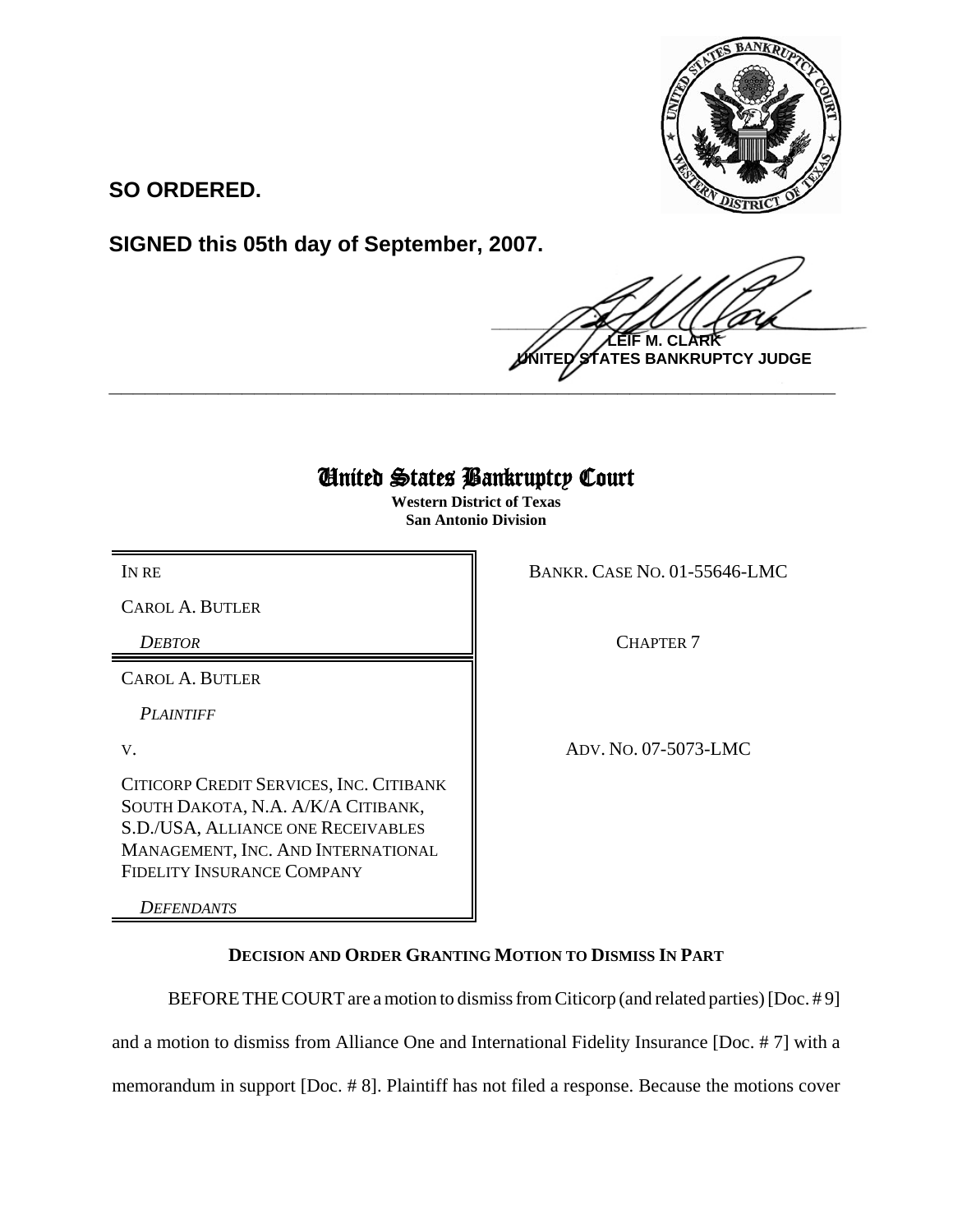essentially the same ground and make the same arguments, the Court will treat them together in this decision. For the reasons given below, the court GRANTS the Motion IN PART.

## **Background**

The Plaintiff had a credit card account with Defendant Citibank South Dakota, N.A. ("Citibank")<sup>1</sup>. On November 30, 2001, the Debtor filed for relief under chapter 7 of the Bankruptcy Code, disclosing Citibank as a creditor. The Debtor received her discharge on March 9, 2002, and the Bankruptcy Clerk's office mailed notice of discharge to all creditors, including Citibank. Subsequently, Citibank assigned the Plaintiff's discharged debt to Alliance One. Alliance One is a debt collection company, required to post a "Debt Collector Bond" with the Texas Secretary of State. *See* TEX. FIN. CODE § 392.001. The surety on that bond is defendant International Fidelity Insurance.

Plaintiff further alleges that Defendants contacted Plaintiff on multiple occasions seeking repayment of the pre-petition debt to Citibank. Plaintiff states three bases for relief: (1) violation of chapter 392 of the Texas Finance Code, (2) the tort of unreasonable collection efforts, and (3) violation of the bankruptcy discharge injunction.

## **Discussion**

The court begins, as it must, with a review of its jurisdiction. *See Ruhrgas AG v. Marathon Oil Co.*, 526 U.S. 574, 577 (1999); *In re Moody*, 849 F.2d 902, 904 (5th Cir. 1988). A bankruptcy court exercises the bankruptcy jurisdiction of the district court for any matters referred to the bankruptcy court. 28 U.S.C. § 157. The bankruptcy jurisdiction of the district courts is granted in

 $1$  Because the court is considering motions to dismiss under Rule 12, the Court recites the allegations in the Plaintiff's complaint. *See* Fed. R. Civ. P. 12. The Court makes no factual findings regarding the Plaintiff's allegations.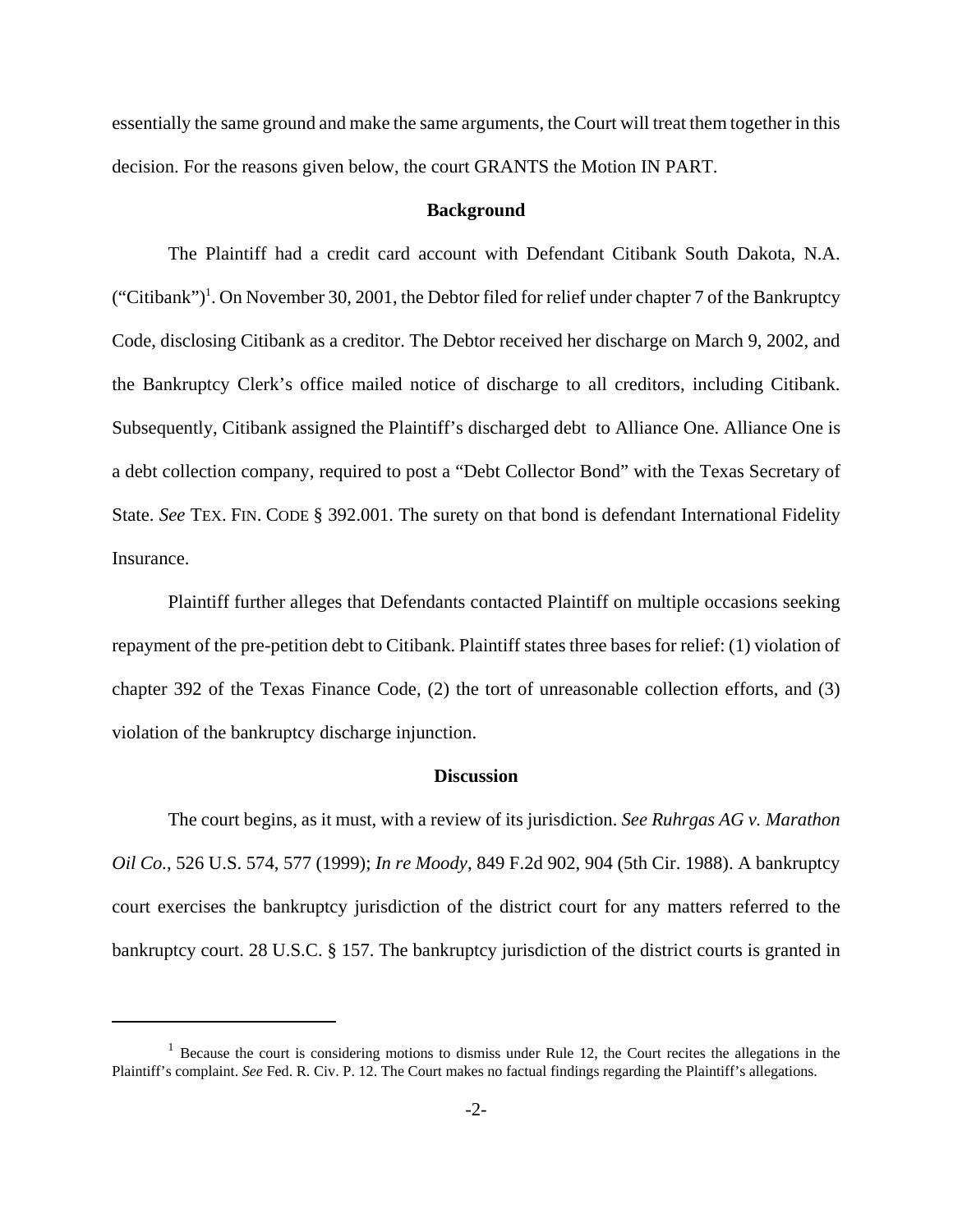section 1334 of title 28. There are three spheres of bankruptcy jurisdiction: civil proceedings "arising under" title 11, civil proceedings "arising in" cases under title 11, and civil proceedings "related to" cases under title 11. 28 U.S.C. § 1334(b).

Courts must separately analyze the three sources of bankruptcy jurisdiction. *In re Simmons*, 205 B.R. 834, 842 (Bankr. W.D. Tex. 1997). A matter within the "arising under" jurisdiction is one in which the claim is made under a provision of title 11. *Carlton v. Baww, Inc.*, 751 F.2d 781, 787 n.7 (5th Cir. 1985). Clearly, the state law claims in this case do not "arise under" title 11, as they are made under state, not federal, law. *See generally Harned v. E-Z Fin. Co.*, 254 S.W.2d 81 (Tex. 1953) (unreasonable collection effort tort is a creature of Texas common law); TEX.FIN.CODE §§ 392.001, et. seq. (establishing Plaintiff's Texas statutory claim).

The second source of bankruptcy jurisdiction is "related to" jurisdiction. The Fifth Circuit discussed the scope of "related to" jurisdiction in *Matter of Walker*, 51 F.3d 562, 569 (5th Cir. 1995). To be an action "related to" a case under title 11 it must at least have some conceivable impact upon the handling and administration of the bankruptcy estate. *Id.* In this case, the state law claims, even if proven, would have absolutely no impact upon the bankruptcy estate. The acts complained of occurred well after the bankruptcy case was concluded. Therefore, these claims are not "related to" the bankruptcy case.

To fall within the final category of bankruptcy jurisdiction – "arising in" – a claim "must at the very least be of a sort that *could not have occurred but for the bankruptcy*." *Simmons*, 205 B.R. at 840; *see also Matter of Wood*, 825 F.2d 90, 97 (5th Cir. 1997) ("a proceeding is core under section 157 if it invokes a substantive right provided by title 11 or if it is a proceeding that, by its nature, could arise only in the context of a bankruptcy case."). Here, the state law claims for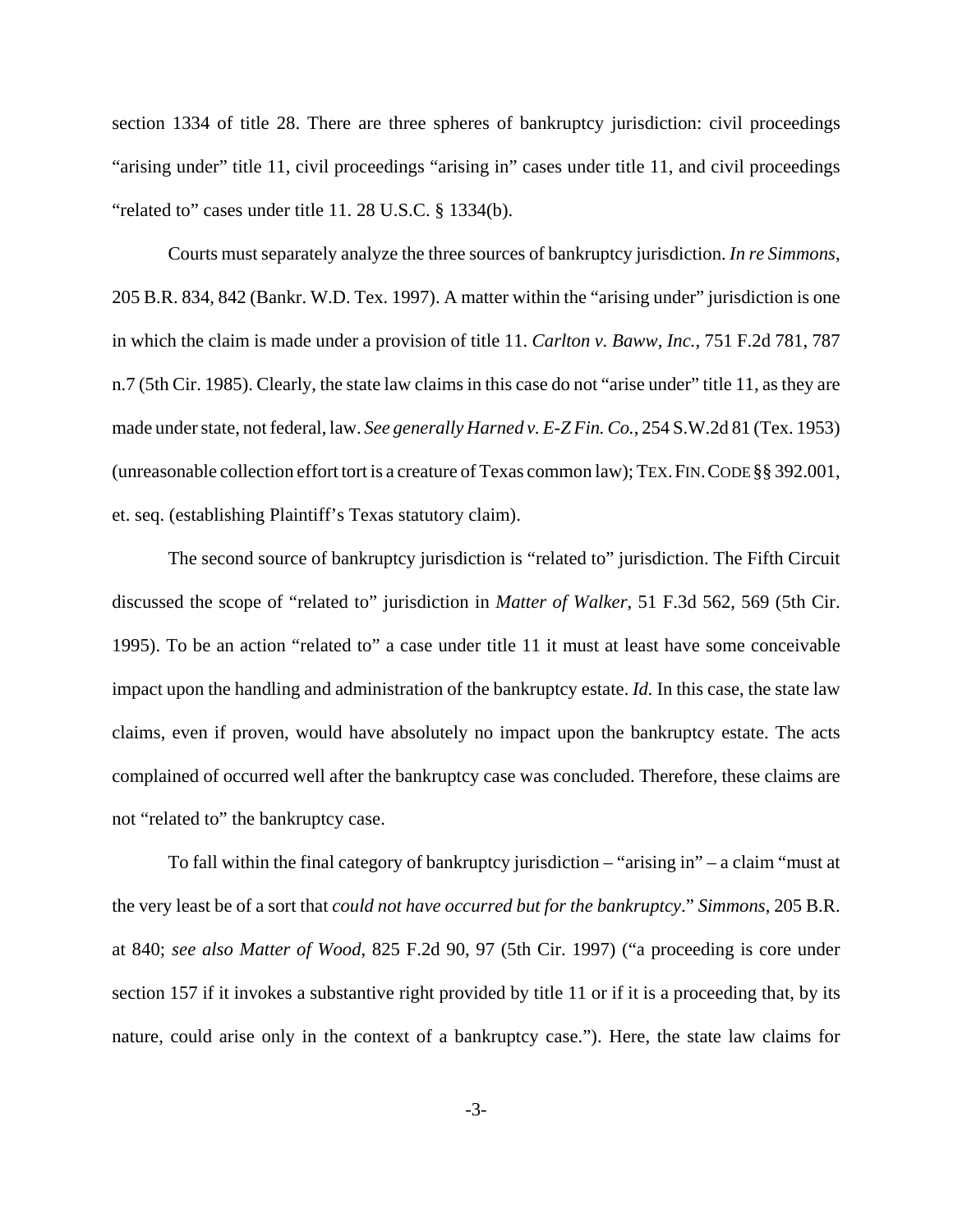"unreasonable collection efforts" and under chapter 392 of the Texas Finance Code both are of a sort that could have occurred without the bankruptcy. Creditors, whether in or out of bankruptcy proceedings, are equally capable of committing the acts covered by these causes of action, and these claims implicate no substantive rights under the Bankruptcy Code.

Further, this court recently found that it lacked jurisdiction to hear a pendant state law claim for "unreasonable collection efforts" arising in a post-petition action for violation of the bankruptcy discharge. *Mahoney v. Washington Mutual, Inc.*, 368 B.R. 579 (Bankr. W.D. Tex. 2007) (pinpoint citation not currently available). Accordingly, the court must dismiss both the "unreasonable collection efforts" claim, and the claim under chapter 392, for lack of subject matter jurisdiction. *See* FED. R. CIV. P. 12(b)(1); *Celotex Corp. v. Edwards*, 514 U.S. 300, 307 (1995).

The only remaining claim is for violation of the discharge injunction. The Court has the inherent power to enforce its own injunctions, including the discharge injunction of section 524 of the Bankruptcy Code. *Mahoney*, 368 B.R. 579; *In re Gervin*, 337 B.R. 854, 857 (Bankr. W.D. Tex. 2007); *see* 11 U.S.C. § 524(a)(2) (discharge injunction). Further, a claim for violation of the discharge injunction is clearly a claim that could not have occurred outside of the context of a bankruptcy case, and invokes it a substantive right – the protections of the discharge injunction – granted by section 524 of title 11. The Court therefore has jurisdiction to adjudicate this claim, and the motion to dismiss under Rule 12(b)(1) is denied. *See* Fed. R. Civ. P. 12(b)(1).

Defendants have also moved for dismissal under Rule 12(b)(6) for "failure to state a claim upon which relief can be granted . . . ." FED.R.CIV. P. 12(b)(6). Because the Court will dismiss the two state law causes of action for lack of subject matter jurisdiction, the court need not address the arguments under Rule 12(b)(6). Additionally, Defendants make no argument under Rule 12(b)(6)